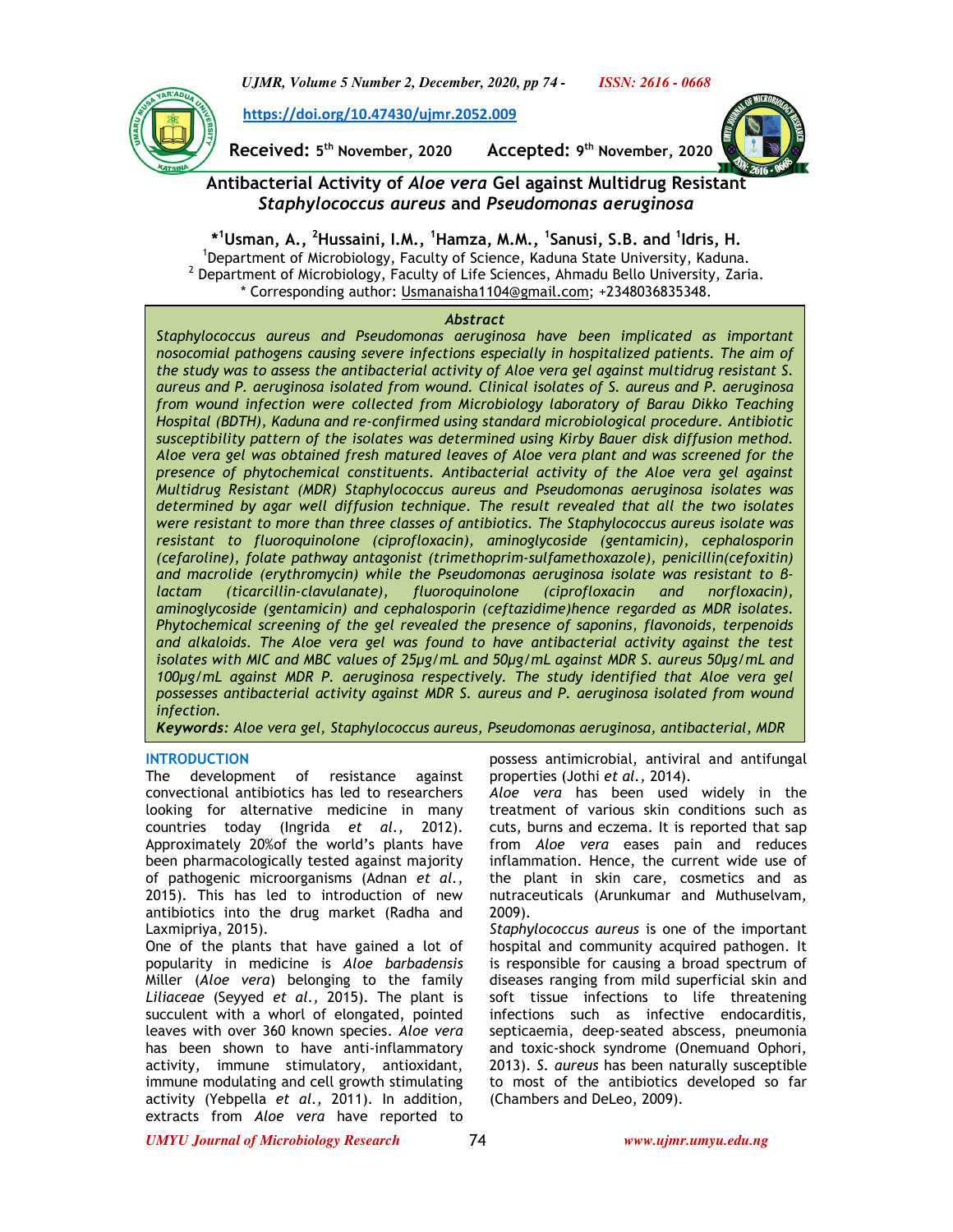## *UJMR, Volume 5 Number 2, December, 2020, pp 1 - 80 ISSN: 2616 - 0668*

However, it has been developing increased resistance to antimicrobial agents (Foster, 2017). It is of greatest concern because of its intrinsic virulence and its ability to adapt to different antibiotics (Lowy, 2013). The two most remarkable antibiotic resistance achieved by *S. aureus* is methicillin (MRSA) and vancomycin resistance (VRSA and VISA). Methicillin resistance was achieved by interspecies transfer of *mecA* gene from an ancestral *Staphylococcus* species to *S. aureus*. Vancomycin resistance was achieved by gene mutations (VISA) and horizontal genes transfer (*van A*-gene) (Hiramatsu *et al*., 2014).

*Pseudomonas aeruginosa* is increasingly recognized as important nosocomial pathogens causing severe infections especially in hospitalized patients in burn wards (Japoni *et al.,* 2014). This opportunistic and highly resistant pathogen is responsible for a variety of nosocomial infections, including wound and urinary tract infections, bacteremia, endocarditis, and in some conditions death*. P. aeruginosa* infections in immunocompromised, debilitated, cystic fibrosis, and burn patients are associated with increased rates of mortality and morbidity (Japoni *et al*., 2014).

Development of antibiotic resistance mechanisms eitherintrinsic or acquired has promoted the rapid developmentof multiple resistances among *P. aeruginosa* isolates in the clinical settings. The rapid increase of drug resistance inclinical isolates of *P. aeruginosa* is a growing concern among hospitalized patients. The widespread multidrug-resistant (MDR) *P. aeruginosa* strains not only lead to increased economicburden, but also can directly threaten the life of the patient (Goudarzi *et al.,* 2015).

The aim ofthis study was to evaluate the antibacterial activity f *Aloe vera* gel against MDR *S. aureus* and *P. aeruginosa* isolated from wound infections.

## **MATERIALS AND METHODS**

## **Sample Collection and processing**

Matured and fresh leaves of *Aloe vera* were collected from Faculty of Arts, Kaduna State University, Kaduna in a clean container. Leaves were washed thoroughly with a sterile water to remove dirt and their thick epidermidis was then dissected longitudinally into pieces. The colourless parenchymatous tissue (*Aloe vera* gel) was collected in a sterile container. Two hundred grams (200g) of the gel was mixed in one liter (1L) of 2.0% Dimethyl Sulfoxide (DMSO) to make 200µg/mL stock solution and kept at 4°C for further analysis. This stock solution was serially diluted to achieve 100µg/mL, 50µg/mL, 25µg/mL and 12.5µg/mL

## **Phytochemical screening of** *Aloe vera* **gel**

The *Aloe vera* gel was screenedfor the presence of the phytochemicals: alkaloids, saponin, tannins, terpenoids, steroids, flavonoids, cardiac glycosides and phlobatannins as follows:

### *i. Test for alkaloids*

This test was carried out by adding 1.5 mL of 1% HCl to 2 mL of the gel. The solution was then heated in a water bath before adding 6 drops of Wagner'sreagent. Formation of orange precipitated indicated the presence of alkaloid (Abdurohman, 2015).

#### *ii. Tests for saponins*

The gel was diluted with distilled water and shaken ingraduated cylinder for 15 minutes. The formation of foam layer indicated the presence of saponins (Abdurohman, 2015).

#### *iii. Test for tannins*

The gel was dissolved in distilled water to which 2 mL of 5% ferric chloride solution was added.Formation of blue green indicated presence of tannins (Abdurohman, 2015).

## *iv. Test for terpeniods*

The gel was in treated in chloroform with few drops of concentrated sulphuric acid, shaken properly and allowed to stand for some time; formation of yellow colored lower layer indicated the presence of terpenoids (Abdurohman, 2015).

## *v. Test for steroids*

To 2 mL of gel, 5 mL of chloroform and 2 mL of aceticanhydride was added followed by concentrated  $H_2SO_4$ . Reddish brown coloration at interface indicated the presence of steroids (Abdurohman, 2015).

## *vi. Test for flavonoids*

Few drops of ferric chloride solution were added to the gel. Formation of intense green color indicated thepresence of flavonoid (Abdurohman, 2015).

## *vii. Test for cardiac glycosides*

To 2 mL of the gel, 3 mL of glacial acetic acid and 1drop of 5% ferric chloride were added in a test tube. Carefully 0.5 mL of concentrated sulphuric acid was added by the side of the test tube. Formation of blue color in the acetic acid layer indicated the presence of cardiac glycosides (Abdurohman, 2015).

## *viii. Test for phlobatannins*

The gel was boiled with 1% aqueous HCL. No deposition of red precipitate indicated the absence of phlobatannins (Ezeonu and Ejikeme, 2016).

## **Test bacterial isolates**

Isolates of *Staphylococcus aureus* and *Pseudomonas aeruginosa* were collected from Microbiology laboratory of Barau Dikko Teaching Hospital, Kaduna. The isolates were collected on nutrient agar slants and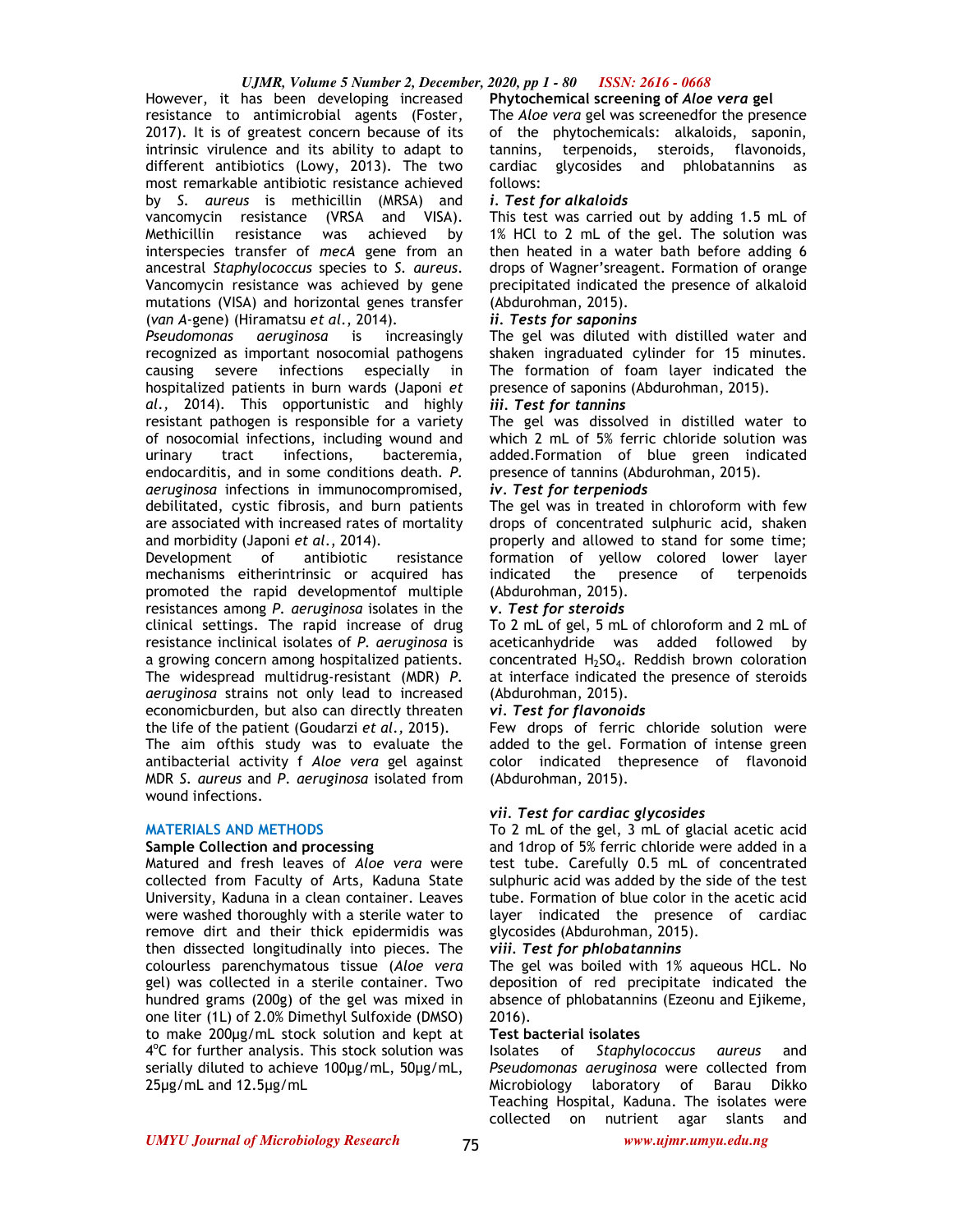transported to the laboratory, Department of Microbiology, Kaduna State University, Zaria for further assay.

### **Re-confirmation of Test bacterial Isolates**

The isolates were re-confirmed based on their colonial morphology, Gram reaction and Biochemical reactions as described by Cheesbrough(2012).

### **Determination of Antibiotic Susceptibility Pattern of the Test Isolates**

McFarland standard (0.5) was prepared by adding 0.05 mL of 1% Barium Chloride solution  $(BaCl<sub>2</sub>.2H<sub>2</sub>O)$  to 99.4 mL of 1% (v/v) sulphuric acid solution  $(H_2SO_4)$  and mixed thoroughly. Inocula of the test isolates were standardized by emulsifying discrete colonies of the isolates into sterile normal saline and comparing the turbidity with that of 0.5 McFarland standard (Andrews, 2001).

The antibiotic susceptibility pattern of the isolates was determined by the Kirby Bauer disk diffusion method. Briefly, about 0.1 mL of each of the standardized bacterial suspension was inoculated evenly on to Mueller-Hinton agar plates with the aid of sterile swab sticks. The antibiotic discs were then placed on the surface of the media and allowed to diffuse for 10 minutes. Then the plates were incubated at 37°C for 18hours. The diameters of the zones of inhibition were measured, recorded and interpreted as susceptible, intermediate or resistant using the Clinical Laboratory Standards Institute guideline (CLSI, 2018). Susceptibility of *S. aureus* to cefoxitin (30µg), chloramphenicol (30µg), gentamicin (30µg), ciprofloxacin (5µg), erythromycin (15µg), ceftaroline (30µg), sparfloxacin (5µg), clindamycin (2µg), nitrofurantoin (300µg) and trimethoprim/ sulfamethoxazole (1.25/23.75µg) as well as the susceptibility of *P. aeruginosa* to piperacillin(100µg), ticarcillinclavulanate (75/10µg), norfloxacin (10µg),ceftazidime(30µg), amikacin (30µg) chloramphenicol (30µg), gentamicin (30µg) and ciprofloxacin (5µg) were determined.

#### **Antibacterial activity of** *Aloe vera* **gel against the test isolates**

Antibacterial activity of *Aloe vera* gel against the test isolates was determined using agarwell diffusion method. About 0.1 mL of each of the standardized (0.5 McFarland) bacterial suspension were inoculated evenly on to

Mueller-Hinton agar plates using sterile swab sticks. With the aid of a sterilized cork borer, wells of 6mm diameter were bored in the MHA. A 0.1 mL aliquot of 100µg/mL, 50µg/mL, 25µg/mL and 12.5µg/mL concentrations of *Aloe vera* gel were added aseptically into the respective wells and the plates were then held for 1 hour at room temperature for the gel to diffuse before incubation for 24 hour at  $37^{\circ}$ C. After incubation, the diameters of the zones of inhibition were measured to the nearest mm (Kingsbury and Wagner, 2013).

### **Determination of Minimum Inhibitory Concentration (MIC)**

The lowest concentration of *Aloe vera* gel capable of preventing growth (Minimum Inhibitory Concentrations (MIC) was determined as follows; 2 mL of Muller-Hinton broth was transferred in to four sets of test tubes for each of the test isolates. Serial doubling dilution was carried out using 2 mL of the 200µg/mL concentrations of the gel to achieve final concentrations of 100µg/mL, 50µg/mL, 25µg/mL and 12.5µg/mL respectively. One loopful each of the standardized inocula was inoculated into the tubes labelled appropriately and incubated at  $37^{\circ}$ C for 24 hours. The least concentration (highest dilution) that shows no sign of visible growth (turbidity) was recorded as the Minimum Inhibitory Concentrations (MIC) of the *Aloe vera* gel (Bandaru *et al.,* 2017).

## **Determination of Minimum Bactericidal Concentration (MBC)**

The Minimum Bactericidal Concentrations were determined by sub-culturing the contents of the Mueller-Hinton broth that showed no visible growth onto Mueller-Hinton agar plates by streaking using sterile wire loop, after which the plates were incubated at  $37^{\circ}$ C for 24 hours. The lowest concentration with no growth was considered as the Minimum Bactericidal Concentrations (MBCs) of the *Aloe vera* gel (Bandaru *et al.,* 2017).

## **RESULTS**

The phytochemical screening of *Aloe vera* gel for bioactive secondary metabolites revealed the presence of saponins, alkaloids, flavonoids, and terpenoids in the gel and the absence of steroids, phlobatannins, tannins and cardiac glycosides (Table 1).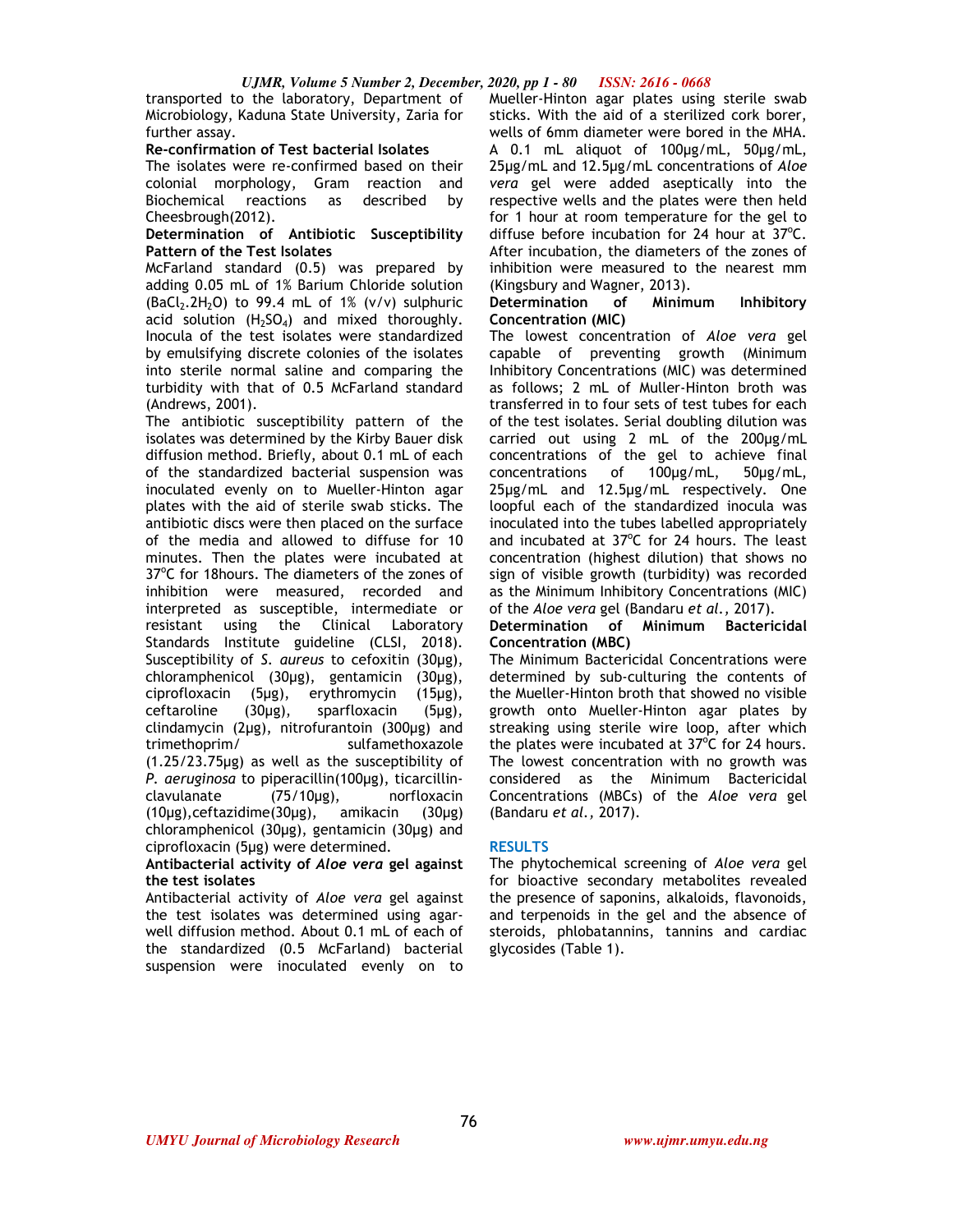*UJMR, Volume 5 Number 2, December, 2020, pp 1 - 80 ISSN: 2616 - 0668* Table 1: Phytochemical constituents of *Aloe vera* Gel

| 1800                              |                          |  |  |
|-----------------------------------|--------------------------|--|--|
| <b>Phytochemical constituents</b> | <b>Results</b>           |  |  |
| Saponins                          | +                        |  |  |
| Flavonoids                        | +                        |  |  |
| Terpenoids                        | +                        |  |  |
| <b>Alkaloids</b>                  | +                        |  |  |
| Phlobatannins                     |                          |  |  |
| Steroids                          | $\overline{\phantom{0}}$ |  |  |
| <b>Tannins</b>                    |                          |  |  |
| Cardiac glycosides                |                          |  |  |

**Keys: + = present, - = absent** 

The study revealed that *Staphylococcus aureus* was resistant to 6 antibiotics of different classes namely: fluoroquinolone (ciprofloxacin), aminoglycoside (gentamicin), cephalosporin (cefaroline), folate pathway antagonist (trimethoprim-sulfamethoxazole), penicillin (cefoxitin) and macrolide (erythromycin) while *Pseudomonas aeruginosa* was resistant to 5 antibiotics of different classes namely: β-lactam (ticarcillin-clavulanate), fluoroquinolone (ciprofloxacin and norfloxacin), aminoglycoside (gentamicin) and cephalosporin (ceftazidime). The multiple antibiotic resistance (MAR) index of *Staphylococcus aureus* and *Pseudomonas aeruginosa* found to be was 0.60 and 0.63 (Table 2).

Table 2: Susceptibility patterns and Multiple Antibiotic Resistance (MAR) indices of the test isolates

| <b>Isolates</b> | No. of antibiotic<br>tested | Antibiotics<br>susceptible to | Antibiotics resisted   | *MAR<br>indices |
|-----------------|-----------------------------|-------------------------------|------------------------|-----------------|
| S.aureus        | 10                          | C. SPX. CC. F/M               | CIP.CN.SXT.CPT.FOX.ERY | 0.60            |
| P. aeruginosa   |                             | PIP, AM, C                    | TIM, CIP, NOR, CN, CAZ | 0.63            |

Key: MAR=Multiple Antibiotic Resistance; CIP=ciprofloxacin; CN=gentamicin; SXT= trimethoprim/sulphamethoxazole; CPT=ceftaroline; FOX=cefoxitin; ERY=erythromycin;TIM =ticarcillin-clavulanate; NOR=norfloxacin; CAZ=ceftazidime; C= hloramphenicol; SPX=sparfloxacin; CC=clindamycin; F/M =nitrofurantoin; PIP=piperacillin; AM=amikacin

\* MAR index was calculated as the ratio of the number of antibiotic resisted to the total number of antibiotic tested.

Table 3 illustrates the antibacterial activity of *Aloe vera* gel on the MDR isolates. It revealed that the gel exhibited its highest activity at the concentration of 100 µg/mL and produces zones of inhibition of  $25 \pm 1.16$ mm and  $21 \pm 0.58$ mm against MDR *S. aureus* and *P. aeruginosa* 

respectively. At the lowest concentration of 12.5µg/mL, the gel produces mean zones of inhibition of 09±0.44mm and 07±0.88mm against MDR *S. aureus* and *P. aeruginosa*  respectively.

| Concentrations (µg/mL) |               | Mean zones of inhibition $\pm$ SE (mm) |  |
|------------------------|---------------|----------------------------------------|--|
|                        | S. aureus     | P. aeruginosa                          |  |
| 100                    | $25 \pm 1.16$ | $21 \pm 0.58$                          |  |
| 50                     | $20 \pm 0.58$ | $17\pm0.33$                            |  |
| 25                     | $15 \pm 0.45$ | $12 \pm 0.17$                          |  |
| 12.5                   | $09 \pm 0.44$ | $07\pm0.88$                            |  |

Table 4 revealed that the Minimum Inhibitory Concentration (MIC) of *Aloe vera* gel was recorded at 25µg/mL and 50µg/mL against MDR *S.aureus* and *P. aeruginosa* respectively. While the Minimum Bactericidal Concentration (MBC) was recorded at 50µg/mL and 100µg/mL against MDR *S. aureus* and *P. aeruginosa*  respectively.

Table 4: Minimum Inhibitory Concentration and Minimum Bactericidal Concentration of the *Aloe vera* gel against the test isolates

| Multidrug resistant isolates | Aloe vera           |                     |
|------------------------------|---------------------|---------------------|
|                              | $MIC$ ( $\mu$ g/mL) | $MBC$ ( $\mu$ g/mL) |
| Staphylococcus aureus        |                     | 50                  |
| Pseudomonas aeruginosa       | 50                  | 100                 |

*UMYU Journal of Microbiology Research www.ujmr.umyu.edu.ng*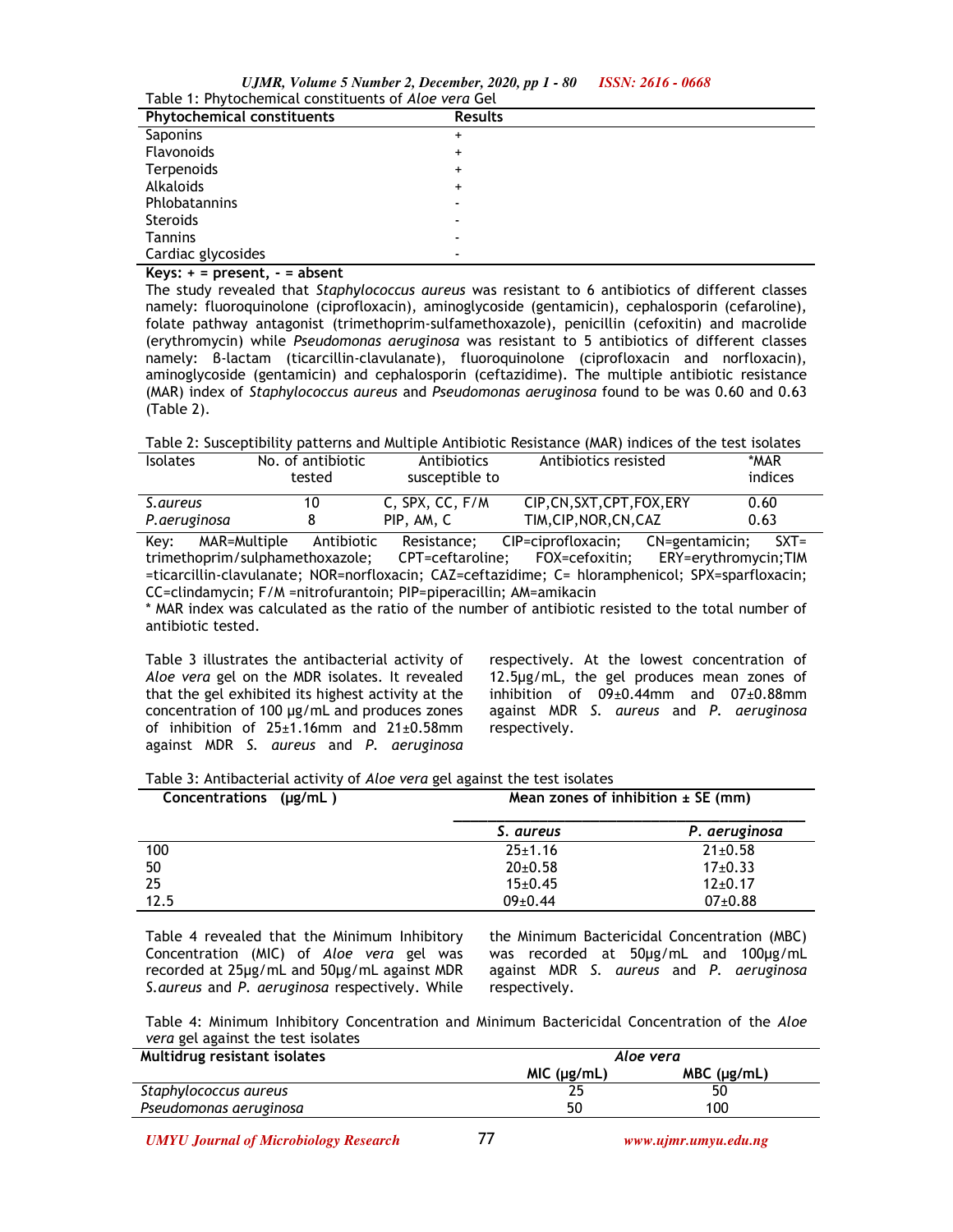#### **DISCUSSION**

The findings of this study revealed the presence of presence of phytoconstituents such as saponins, alkaloids, terpenoids and flavonoids in the *Aloe vera* plant. The presence of these phytochemicals in *Aloevera* gel is in accordance with the report of Karpagam and Devaraj (2018). Saponins, alkaloids, terpenoids and flavonoids were previously reported to have broad spectrum of antimicrobial activity against bacteria, fungi and viruses (Abdurohman, 2015). Hence medicinal plants are regarded as synthetic laboratory where bioactive chemical compounds are produced (Jothi *et al.,* 2014).

Susceptibility profile of the test isolates in this study shows that all the test isolates were resistant to more than 3 different classes of antimicrobial agents hence considered MDR isolates. So also the MAR indices of the isolates were higher than 0.2 suggesting that they originated from high risk sources where antibiotics are often used.The MAR index gives an insight on the number of isolates showing antibiotic resistance and the consequence risk zone in routine susceptibility testing (Olonitola *et al.,* 2007).

Increase in the number of multi-drug resistant pathogenic microorganisms as well undesirable side effects of some antimicrobials have led to the search for new effective antimicrobial drugs of plant origin. The findings of this study indicated that *Aloe vera* gel exhibited antibacterial activity against the test isolates at all the concentrations tested. This activity could be attributed to the presence of bioactive phytochemicals present in the *A. vera*  gel. The study observed that the degree of inhibition varied directly with varying<br>concentrations of the gel. Higher concentrations of the gel. concentrations of the gel produce wider zones of inhibition against both the MDR *S. aureus*  and MDR *P. aeruginosa.* These observations corroborate with those of Goudarzi *et al.*  (2015).

Among the two isolates, higher antibacterial activity by the gel was observed against MDR *S. aureus* compared to MDR *P. aeruginosa.* This may be attributed to the higher MAR index of the MDR *P. aeruginosa* and the presence of outer membrane comprising of phospholipids

- **REFERENCES**  M.Y.(2015). Phytochemical Extraction and Screening of Bio Active Compounds from Black Cumin (*Nigella sativa*)Seeds Extract. *American Journal of Life Sciences*, **3**(5): 358-364.
- Adnan, M.J., Al-Ahbabi, H.H., Alhussani, R. and Hamad, A.(2015). Study of the efficacy of *Aloe vera* extracts in treatment of

and lipopolysaccharides covering the peptidoglycan of layer of *P. aeruginosa* (and other Gram negative bacteria) (Dahiya and Purkayastha, 2012).This outer membrane acts as barrier to entrance of most antimicrobials. This is in agreement with the report of Masoumian and Zandi (2017) and those of Antonisamy *et al.* (2012). However, it is in contradiction with the result of Goudarzi *et al.*  (2015) who reported that none of the MDR isolates of *Pseudomonas aeruginosa* screened in their study weresensitive to *A. vera* gel at concentrations lower than 25 µg/mL. Likewise, Anderl *et al*. (2010) reported that *Aloe vera* gel inhibited the growth of *S. aureus* isolated from wound infection but has no effect on *P. aeruginosa* isolates.

The MIC of *Aloe vera* gel was recorded at the concentration of 25µg/mL against MDR *Staphylococcus aureus* and 50µg/mL against MDR *Pseudomonas aeruginosa* while the MBC of *Aloe vera* gel was recorded at the concentration of 50µg/mL against *Staphylococcus aureus* and 100µg/mL against MDR *Pseudomonas aeruginosa* respectively. The higher MIC and MBC values for MDR *Pseudomonas aeruginosa* is an indication that the gel is less effective against the organism.This result is similar to the result of Takon *et al.* (2015). However, higher MIC values of ≤ 400 µg/mL was reported by Goudarzi *et al.*  (2015) for most (89.4%) of the MDR *P. aeruginosa* strains screened and 800 µg/mL MIC values for the remaining 10.6%of the isolates.

#### **CONCLUSION**

The study revealed that *Aloe vera* gel exhibited antibacterial activity against the test bacteria (MDR *S. aureus* and MDR *Pseudomonas aeruginosa*) with the gel having higher activity against MDR *S. aureus* (zone of inhibition at 100  $\mu$ g/mL = 25 $\pm$ 1.16 mm and MIC = 25  $\mu$ g/mL) than MDR *Pseudomonas aeruginosa* (zone of inhibition at 100  $\mu$ g/mL = 21±0.58 mm and MIC = 50 µg/mL). The study identifies that *Aloe vera* gel has shown great potential as an effective antibacterial agent for medicinal purposes and should be categorized among the agents considered in the search for novel antimicrobials.

> non-infected wounds induced by sulferric acid and infected wounds with *Staphylococcus aureus*. *International Journal of Advanced Research*,**3**(1):593- 601.

Anderl, J.N., Franklin, M.J. and Stewart, P.S. (2010).Role of antibioticpenetration limitation in *Klebsiella pneumoniae*  biofilm resistanceto ampicillin and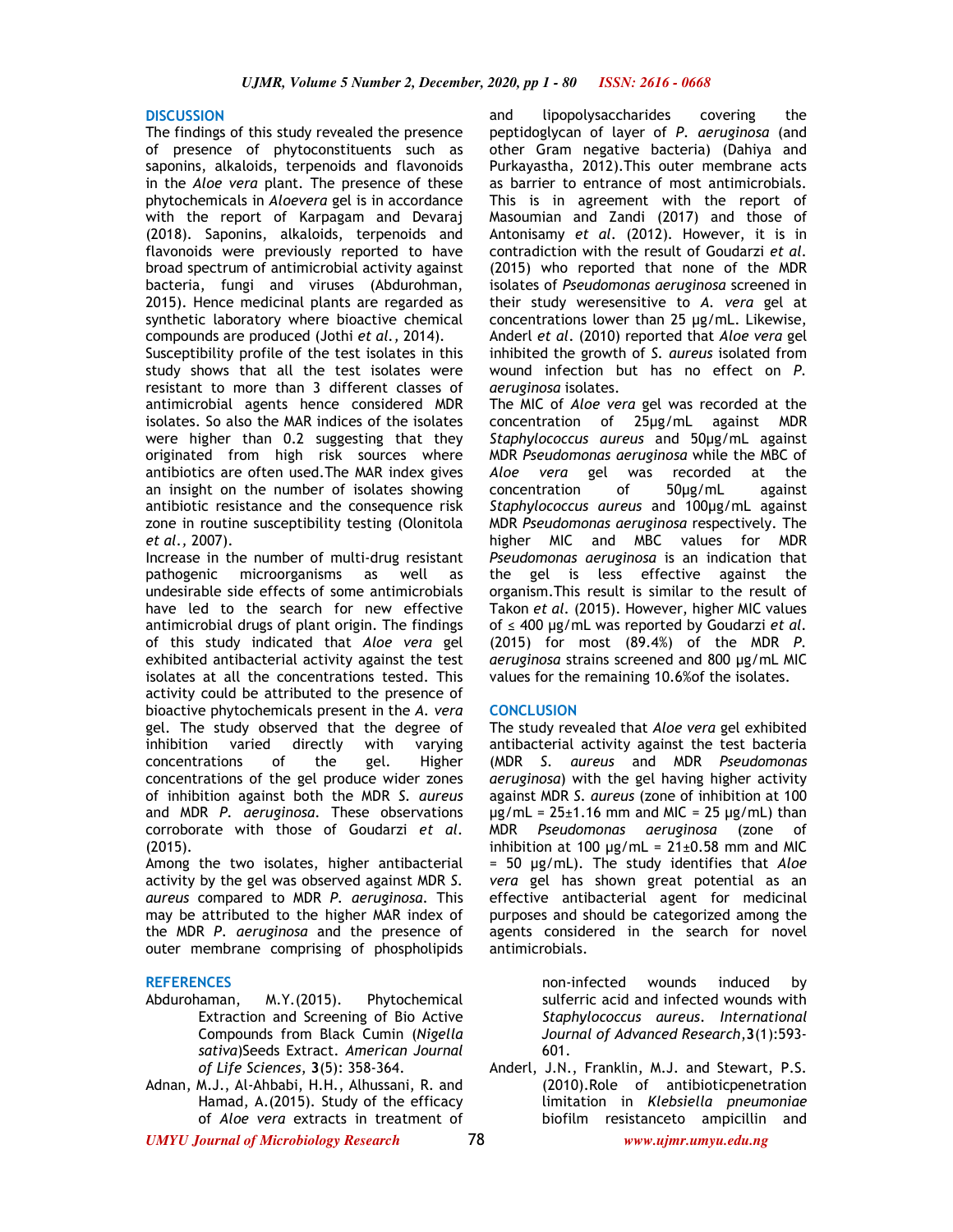*UJMR, Volume 5 Number 2, December, 2020, pp 1 - 80 ISSN: 2616 - 0668*

ciprofloxacin.*Antimicrobial Agents andChemotherapy*, **44**(7): 1818–1824.

- Andrew, J.M. (2001). Determination of Minimum Inhibitory Concentrations. *Journal of Antimicrobial Chemotherapy*, **48**(1):5-16
- Antonisamy, J.M., Beaulah, N., Laju, R.S., Anupriya, G. (2012). Antibacterial and antifungal activity of *Aloe vera* gel extract. *International Journal of Biomedical and Advance Research*,**1**(3): 184-7.
- Arunkumar, S. and Muthuselvam, M. (2009). Analysis of Phytochemical Constituents and Antimicrobial Activitiesof *Aloe vera*L. against Clinical Pathogens. *World Journal of Agricultural Sciences*,**5**(5): 572-576.
- Bandaru, N.R., Devi, D.L. and Srinivas, B. (2017). An evaluation Antimicrobial Activity of *Aloebarbadensis* Miller (*Aloe vera*) Gel Extract. *Journal of Pharmaceutical and Biomedical Sciences*. **21**(21): 1-4.
- Chambers, H.F. and DeLeo, F.R. (2009). Waves of Resistance: *Staphylococcus aureus*in the Antibiotic Era. *Nature Review Microbiology*, **7**(9): 629-641.
- Cheesbrough, M. (2012). District Laboratory Practice in Tropical Countries Part 2. Cambridge University Press, USA. 47-57.
- Clinical and Laboratory Standards Institute (2018).*Performance Standards for Antimicrobial Susceptibility Testing.*  28th ed. CLSI supplement M100. Wayne, PA: Clinical and Laboratory Standards Institute; 2018.
- Dahiya, P. and Purkayastha, S. (2012). Phytochemical Screening and Antimicrobial Activity of Some Medicinal Plants against Multi-Drug Resistant Bacteria from Clinical Isolates. *Indian Journal of Pharmaceutical Sciences,* **74**(5): 443- 450.
- Ezeonu, C.S. and Ejikeme, C.M. (2016). Qualitative and Quantitative Determination of Phytochemical Contents of Indigenous Nigerian Softwoods. *New Journal of Science,*  **2016**:1-9.
- Foster, T.J. (2017). Antibiotic Resistance in *Staphylococcus aureus.* Current Status and Future Prospects. *FEMS Microbiology Reviews,* **41**(3): 430-449.
- Goudarzi, M.,Fazeli, M.,Azad, M.,Seyedjavadi, S.S. and Mousavi, R. (2015).*Aloe vera*Gel: Effective Therapeutic Agent against Multidrug-Resistant *Pseudomonas aeruginosa*Isolates Recovered from Burn Wound Infections.

*Chemotherapy Research and Practice*, **2015**: 1-5

- Hiramatsu, K., Baba, Katayama,Y., Matsuo, M. T. Sasaki, Y., Morimoto, A and Sekiguchi, T. (2014). Multi-drug resistant *Staphylococcus aureus*and future chemotherapy. *Journal Infectious Chemotherapy,* **20**: 593-601.
- Ingrida J., Lina, S. and Ruta, B.(2012). Ophthalmic Drug Delivery in Glaucoma-A review. *Pharmaceutics,***4**(1):243-251.
- Japoni, A., Farshad, S., and Alborzi, A. (2014). *Pseudomonas aeruginosa*: burn infection, treatment and antibacterial resistance. *Iranian Red Crescent Medical journal***11**(2):244-253.
- Jothi, K.R., Vijayalakshmi, K., Tamilarasi, L. and Ezhilarasi, B. (2014). Antibacterial activity of leaf extracts of *Aloe vera*, *Ocimum sanctum* and *Sesbaniagrandiflora* against the gram positive bacteria. *International Journal of Biomedical and Pharmaceutical Sciences*. **4**(35): 60-63.
- Karpagam, T. andDevaraj, R.A. (2011). Studies on the efficacy of *Aloe vera* on antimicrobial activity. *International Journal of Research in Ayurveda and Pharmacy*,**2**(4).
- Kingsbury, D.T. and Wagner, G.E. (2013). Microbiology  $2^{nd}$  edition, A Willey medical publication. The National Medical Series for Independent Study. California University USA.
- Lowy, F.D. (2013). Antimicrobial resistance: the example of *Staphylococcus aureus*. *Journal Clinical Investment,* **111**: 1265- 1273.
- Masoumian, M. and Zandi, M. (2017). Antimicrobial Activity of Some Medical Plant Extracts against Multidrug Resistant Bacteria. *Zahedan Journal of Research in Medical Sciences,***19**(11): E10080
- Olonitola, O.S., Olayinka, A.T., Inabo, H.I. andShaibu, A.M. (2007). Production of extendedspectrum beta – lactamases of urinary isolates of*Escherichia coli* and *Klebsiella pneumoniae* inAhmadu Bello University Teaching Hospital,Zaria, Nigeria. *International Journal ofBiological and Chemical Sciences,*  **1**(2):181-185.
- Onemu, O.S. and Ophori, E.A. (2013). Prevalence of Multi-Drug Resistant *Staphylococcus aureus*in clinical specimens obtained from patients attending the University of Benin Teaching Hospital, Benin City, Nigeria. *Journal of Natural Science,* **3**(5): 154- 159.

*UMYU Journal of Microbiology Research www.ujmr.umyu.edu.ng*